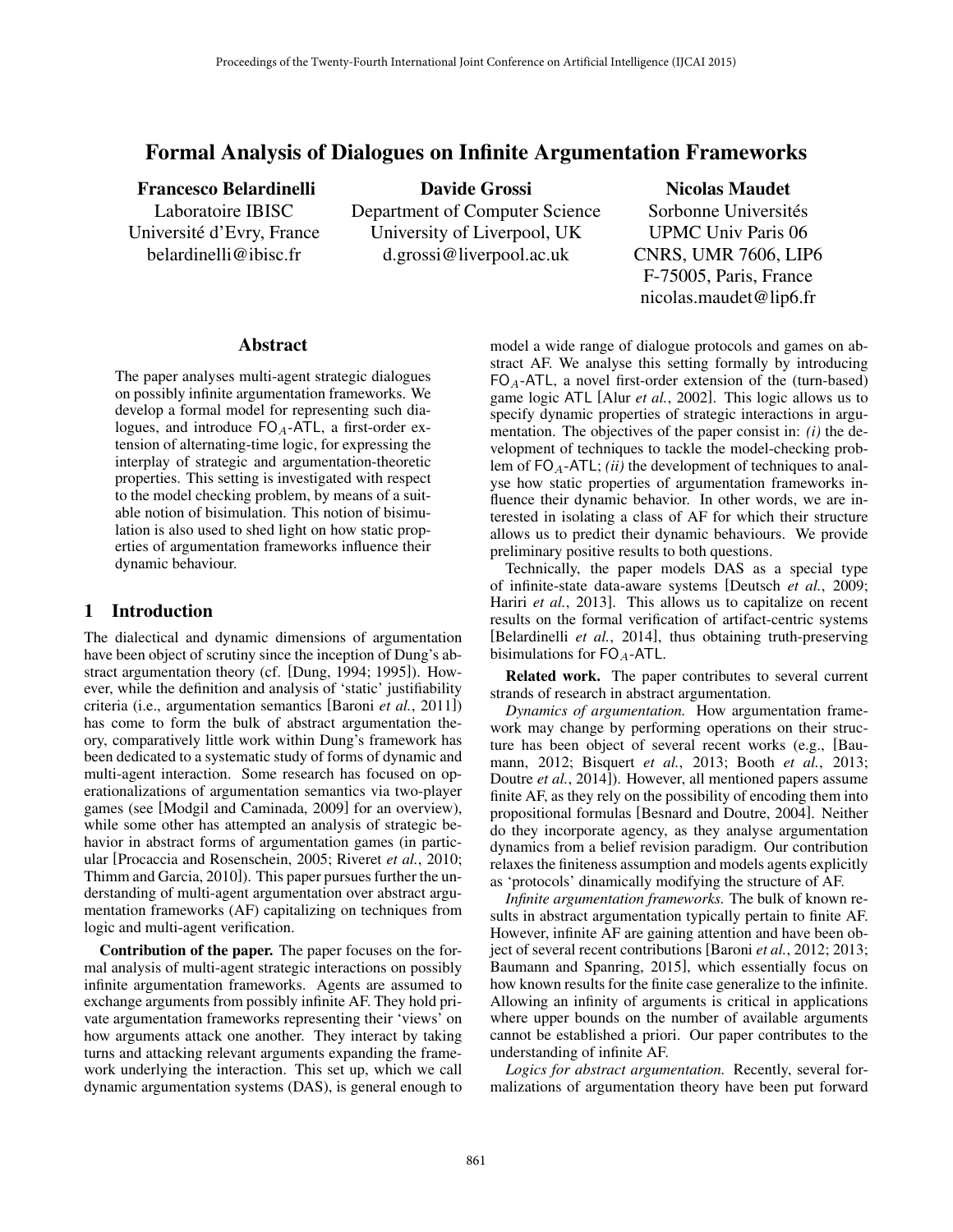(e.g., [Caminada and Gabbay, 2009; Grossi, 2010] for early contributions). These works typically focus on finding logical languages (from modal to many-valued logics) that are sufficiently expressive to represent argumentation semantics. Our focus here is rather to specify the strategic abilities of agents engaging in a dialogue/dispute, such as: 'the proponent is able to respond to all attacks by maintaining a conflict-free set of arguments' or 'the opponent has a strategy to force proponent to run out of arguments'. In this respect the paper is a first contribution to the specification of multi-agent argumentation frameworks by means of temporal logics, as well as to their formal verification (cf. [Lomuscio *et al.*, 2009]).

Outline of the paper. Section 2 introduces the dynamics of (multi-agent) argumentation frameworks and the specification language  $FO_A$ -ATL; then we state the corresponding model checking problem. Section 3 contains the main technical result, namely, bisimilar dynamic argumentation systems (DAS) satisfy the same formulas in  $FO<sub>A</sub>$ -ATL. We also investigate the impact of static features of DAS on their dynamics. We conclude in Section 4 and point to future work. For reason of space all proofs are omitted.

### 2 The Dynamics of AF

In this section we introduce dynamic argumentation systems (DAS). Then, we present  $FO<sub>A</sub>$ -ATL, a first-order version of the alternating-time temporal logic ATL [Alur *et al.*, 2002], and state the corresponding model checking problem. We first present the basic terminology to be used in the paper.

#### 2.1 Abstract Argumentation

The theoretical setting is built on abstract argumentation, as introduced in [Dung, 1994; 1995]. In what follows we assume a finite set  $Ag = \{a_0, \ldots, a_n\}$  of names for agents.

Definition 1 (Argumentation Framework) *Given a set* Ag *of agent names, a* (multi-agent) argumentation framework *is a tuple*  $A = \langle A, \{ \leftarrow_a \}_{a \in Ag} \rangle$  *s.t.* (i) A *is a (possibly infinite) set of arguments, and (ii) for every*  $a \in Ag$ ,  $\leftarrow_a \subseteq A^2$  *is an attack relation between arguments.*

Notice that Def. 1 allows argumentation frameworks, or AF, that include infinitely many arguments. This choice, while providing greater modelling flexibility, also reflects the fact that upper bounds on the number of arguments available to each agent cannot be easily established in general.

We define  $\mathcal{F}(A, Ag)$  as the set of all AF built on sets  $A$  of arguments and  $Ag$  of agent names. Hereafter, we simply write  $\mathcal{F}(Ag)$  whenever A is clear. Also, given set  $Ag = \{p, o\}$  containing the proponent p and opponent o,  $\mathcal{F}(p)$  (resp.  $\mathcal{F}(o)$ ) are shorthands for  $\mathcal{F}(\{p\})$  (resp.  $\mathcal{F}(\{o\})$ ), i.e., the set of AF for proponent  $p$  (resp. opponent  $o$ ). Finally, we define the (unindexed) attack relation  $\leftarrow = \bigcup_{a \in Ag} \leftarrow a$ .

To express relevant properties of AF, we introduce  $FO<sub>A</sub>$ , a first-order language geared towards expressing properties of attack relations. Let  $A_a$ , for  $a \in Ag$ , be binary predicate symbols, P0, P1, . . . unary predicate symbols, and *Var* a countable set of individual variables. We define first-order formulas  $\varphi$  and the set  $fr(\varphi)$  of free variables by mutual recursion.

**Definition 2** (FO<sub>A</sub>) *The formulas*  $\varphi$  *and the set of free variables fr*( $\varphi$ ) *are defined as follows:* 

- *if*  $P$  *is a predicate symbol and*  $x \in \text{Var } a$  *variable, then*  $P(x)$  *is a formula with fr* $(P(x)) = \{x\}$ ;
- *if*  $\varphi$  *is a formula, then also*  $\neg \varphi$  *is, and fr*( $\neg \varphi$ ) = *fr*( $\varphi$ );
- *if*  $\varphi$  *and*  $\varphi'$  *are formulas with*  $fr(\varphi) = fr(\varphi')$ *, then also*  $\varphi \to \varphi'$  is, and  $fr(\varphi \to \varphi') = fr(\varphi) = fr(\varphi')$ ;
- *if*  $\varphi$  *is a formula with fr*( $\varphi$ ) = {*y*}, *then*  $also \quad \forall y (A_a(y,x) \rightarrow \varphi) \quad and \quad \forall y \varphi \quad are, \quad with$  $fr(\forall y(A_a(y,x) \to \varphi)) = \{x\}$  and  $fr(\forall y\varphi) = \emptyset$ *.*

In the following we use the standard abbreviations  $\wedge$ ,  $\vee$ , and  $\exists$ . Specifically,  $\exists y(A_a(y, x) \land \varphi)$  (resp.  $\exists y \varphi$ ) is a shorthand for  $\neg\forall y(A_a(y, x) \rightarrow \neg\varphi)$  (resp.  $\neg\forall y \neg\varphi$ ). Notice that every FO<sub>A</sub> formula  $\varphi$  has at most one free variable.

Finally, we extend argumentation frameworks with interpretations  $\pi$  that assign a subset of A to each predicate symbol  $P$ , i.e.,  $\pi(P) \subseteq A$ . An *interpreted argumentation framework* is defined as a couple  $(A, \pi)$ . We can now introduce the semantics of our first-order language.

**Definition 3 (Semantics of FO<sub>A</sub>)** *We define whether an argument*  $u \in A$  satisfies *an*  $FO_A$ -formula  $\varphi$  *in an interpreted AF*  $(A, \pi)$ *, or*  $(A, \pi, u) \models \varphi$ *, as follows (clauses for propositional connectives are straightforward, thus omitted):*

$$
(A, \pi, u) \models P(x)
$$
  
\n
$$
(A, \pi, u) \models \forall y (A_a(y, x) \rightarrow \psi) \text{ iff for every } v \in A,
$$
  
\n
$$
u \leftarrow_a v \text{ implies } (A, \pi, v) \models \psi
$$
  
\n
$$
(A, \pi, u) \models \forall y \psi
$$
  
\n
$$
\text{iff for every } v \in A, (A, \pi, v) \models \psi
$$

An FO<sub>A</sub>-formula  $\varphi$  is *true* in an interpreted AF  $(A, \pi)$ , or  $(A, \pi) \models \varphi$ , iff  $(A, \pi, u) \models \varphi$  for every argument  $u \in$ A;  $\varphi$  is *valid* in A, or  $\mathcal{A} \models \varphi$ , iff  $(\mathcal{A}, \pi) \models \varphi$  for every interpretation  $\pi$ .

From a technical point of view, the language  $FO<sub>A</sub>$  is the dyadic fragment of first-order logic with one free variable.<sup>1</sup> Table 1 shows how this simple logic suffices to formalize several of the key notions from [Dung, 1995] (see also [Grossi, 2010]).

#### 2.2 Dynamic Argumentation Frameworks

In this paper we are interested in analysing dialogues modeled as multi-agent processes over argumentation frameworks. As dialogues progress agents build a 'shared' (or 'public') argumentation framework which is used to evaluate the available arguments.

#### Agents and global states

To introduce the dynamics of argumentation frameworks we start with the notion of *agent*.

Definition 4 (Agent) *Given sets* Ag *of agent names and* A *of arguments, an agent is a tuple*  $a = \langle A, Act, Pr \rangle$  *where* 

- $A \in \mathcal{F}(a)$  *is the agent's* argumentation framework;
- *the set Act of* actions *contains action*  $attack(x, x')$  *to attack argument* x <sup>0</sup> *with argument* x*, and action skip;*

 $<sup>1</sup>$ As such, it is equivalent to the multi-modal logic K with the</sup> universal modality [Blackburn *et al.*, 2001].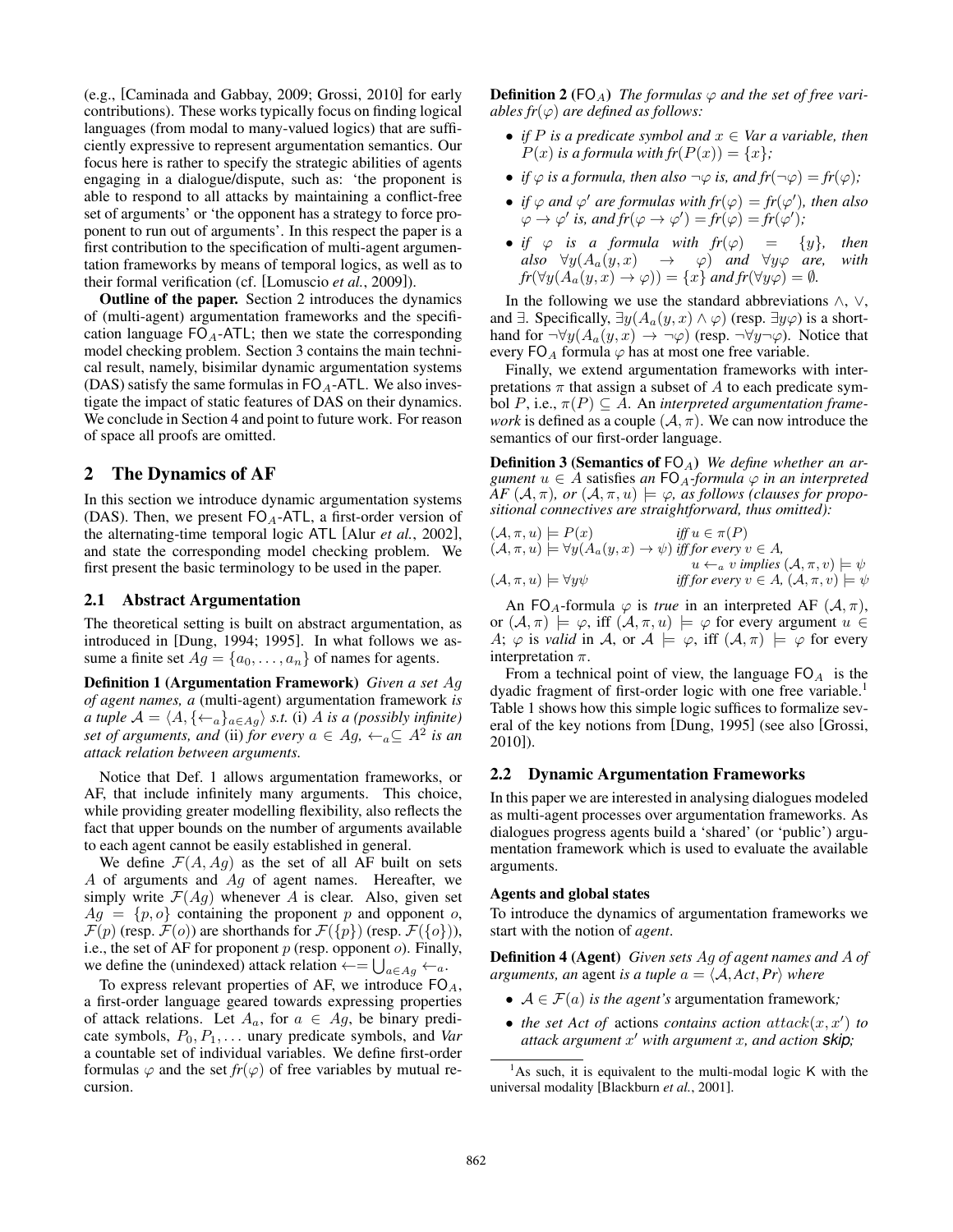| $\pi(P)$ is conflict-free in A |     | iff $(\mathcal{A}, \pi) \models \forall x (P(x) \rightarrow \neg (\exists y (A(y, x) \land P(y)))$                                        | CFr(P)   |
|--------------------------------|-----|-------------------------------------------------------------------------------------------------------------------------------------------|----------|
| $\pi(P)$ is acceptable in A    | iff | $(\mathcal{A}, \pi) \models \forall x (P(x) \rightarrow \forall y (A(y, x) \rightarrow \exists z A(z, y) \land P(z)))$                    | CFree(P) |
| $\pi(P)$ is admissible in A    |     | iff $\pi(P)$ is conflict-free and acceptable                                                                                              | Adm(P)   |
| $\pi(P)$ is complete in A      |     | $\pi(P)$ is conflict-free and $(A,\pi) \models \forall x(P(x) \leftrightarrow \forall y(A(y,x) \rightarrow \exists z A(z,y) \land P(z)))$ | Cmp(P)   |
| $\pi(P)$ is a stable in A      |     | iff $(\mathcal{A}, \pi) \models \forall x (P(x) \leftrightarrow \neg (\exists y (A(y, x) \land P(y)))$                                    | Stb(P)   |

Table 1: Some key notions of abstract argumentation theory and their formalization in  $\mathsf{FO}_A(A)$  is interpreted over  $\leftarrow$ ).

•  $Pr: \bigcup_{A' \subseteq A} \mathcal{F}(A', Ag) \mapsto 2^{Act(A)}$  *is the* local protocol function, where  $Act(A)$  is the set of ground actions  $\alpha(\vec{u})$ , and for every  $\mathcal{A}' \in \mathcal{F}(A', Ag)$ , attack $(u, u') \in$  $Pr(A')$  *only if*  $u' \in A'$  *and*  $u' \leftarrow_a u$  *holds in A; while the skip action is always enabled.*

By Def. 4 agent  $a$ 's local state is modelled as an argumentation framework  $A$ , and she is assumed to perform the actions in *Act* according to protocol *Pr*. In particular, by definition of *Pr*, attacks must be relevant, i.e., the attacked argument  $u'$  has to appear in the current argumentation framework  $A'$ , and they must reflect actual attacks available in the agent's AF  $A \in \mathcal{F}(a)$ . These assumptions on protocols model the basic requirements of relevance and truthfulness in dialogues.

To model agent interaction we need to define their composition, beginning with the notion of global state.

**Definition 5 (Global State)** *Given a set Ag of agents*  $a_i =$  $\langle A_i, Act_i, Pr_i \rangle$  *defined on the same (possibly infinite) set* A *of arguments, a* global state *is a couple*  $(s, a)$  *where* (i)  $s \in$  $\mathcal{F}(A',Ag)$  is an argumentation framework for some  $A' \subseteq A$ ; *and* (ii)  $a \in Aq$ .

In Def. 5 all agents are defined on the same set of arguments. However, some literature on agents and argumentation suppose that each agent is endowed with a distinct set of arguments (e.g., [Rahwan and Larson, 2011]). We remark that our requirement is not a limitation because, firstly we can always consider the union of the sets of arguments for each agent, and secondly the characterising feature of AF is really the attack relation. Moreover, this assumption simplifies the presentation hereafter. Also, in a state (s, a), a is the *active* agent, i.e., the agent to act next; it will be omitted whenever clear from the context. We write  $G$  to denote the set of all global states. Finally, any set  $A' \subseteq A$  can be seen as a global state where, for every  $a \in Ag$ ,  $\leftarrow_a$  is empty.

#### Argument Dynamics

We now introduce the dynamics of argumentation frameworks. In the rest of the paper we suppose that the only two agents are proponent  $p$  and opponent  $o$ . This assumption can be lifted but it crucially simplifies the presentation of the key (conceptual and technical) contributions of the paper.

**Definition 6 (DAS)** *Given set*  $Ag = \{p, o\}$  *of agents defined on the same (possibly infinite) set* A *of arguments, a* dynamic argumentation system *is a tuple*  $P = \langle Ag, I, \tau, \pi \rangle$  *where* 

- $I \subseteq A \times \{o\}$  *is the set of* initial global states  $(s_0, o)$ *;*
- $\tau$  :  $\mathcal{G} \times (Act_p(A) \cup Act_o(A)) \mapsto \mathcal{G}$  *is the* transition function, where  $\tau((s, a), attack_{a'}(\vec{u}))$  *is defined iff*  $a = a'$  and  $attack_{a'}(\vec{u}) \in Pr_{a'}(s)$ . Moreover,  $(s', a') =$  $\tau((s, a), attack(u, u'))$  iff  $a' \neq a$  and  $s' = \langle A', \leftarrow' \rangle$

*for*  $A' = A \cup \{u\}$  *and*  $\leftarrow_a' = \leftarrow_a' \cup \{(u', u)\}\$ *; while*  $\mathcal{L}(s', a') = \tau((s, a), \mathsf{skip}) \text{ iff } a^{\mathsf{T}} \neq a \text{ and } s' = s'.$ 

• π *is an interpretation of predicate symbols* P *as above.*

A DAS evolves from an initial state  $(s_0, o) \in I$  as specified by the transition function  $\tau$ , which returns a successor state for the current state and selected action. DAS are turnbased, with each agent taking one action at a time. Hereafter we assume that the opponent always moves first, that is,  $I$  is intuitively the set of arguments supported by the proponent. One key feature of DAS is that, since the set  $A$  of arguments is infinite in general, they are infinite-state systems normally. Indeed, as the dialogue unfolds, agents can introduce an infinite number of arguments from  $A$ , thus going through infinitely many states during the system's execution.

We now fix some notation. The *transition relation*  $\rightarrow_a$ is defined so that  $s \to a$  s' iff for some action  $\alpha_a(\vec{u}) \in$  $Act_a(A)$ , for  $a \in \{o, p\}$ , we have that  $s \xrightarrow{\alpha_a(\vec{u})} s'$ , i.e.,  $\tau((s, a), \alpha_a(\vec{u})) = (s', a')$  with  $a' \neq a$ . A *run*  $\lambda$  from a state  $(s, a)$ , or  $(s, a)$ -run, is an infinite sequence  $s^0 \rightarrow_a s^1 \rightarrow_{a'} s$  $\ldots$ , s.t.  $s^0 = s$ . Notice that, since agents o and p take turns in performing actions, the sequence of agents in an  $(s, a)$ run is uniquely determined by  $a$ , so we omit agents whenever these are clear by the context. Hence, we will often denote a state  $(s, a)$  simply as s, whenever agent a is understood. For  $n, m \in \mathbb{N}$ , with  $n \leq m$ , we define  $\lambda(n) = s^n$  and  $\lambda[n,m] = s^n, s^{n+1}, \ldots, s^m$ . A state s' is *reachable from* s iff for some s-run  $\lambda$  and  $i \geq 0$ ,  $s' = \lambda(i)$ . Let S be the set of states reachable from any initial state  $s_0 \in I$ . Notice also that the transition relation is serial, as each agent has a skip action enabled at each local state.

#### DAS, dialogues and games

It is worth comparing DAS briefly with known structures in the literature on dialogue games for abstract argumentation. In the terminology of [Thimm and Garcia, 2010] DAS can be viewed as defining a dialectical game protocol, where at each step an active agent attacks some of the available arguments. DAS can be seen as extensive *game forms* with infinite horizon (though they are not games, as they do not specify payoffs). They also generalize the structures underpinning the extensive-form argument games of [Procaccia and Rosenschein, 2005] by allowing agents to hold an infinite argumentation framework and to attack any of the available arguments, not only the last one uttered by some other agent. We finally show how standard dialogue games (e.g., for the grounded extension [Dung, 1994] or for credulous admissibility [Vreeswijk and Prakken, 2000]) can be modeled as DAS.

Example 1 In the game for the grounded extension two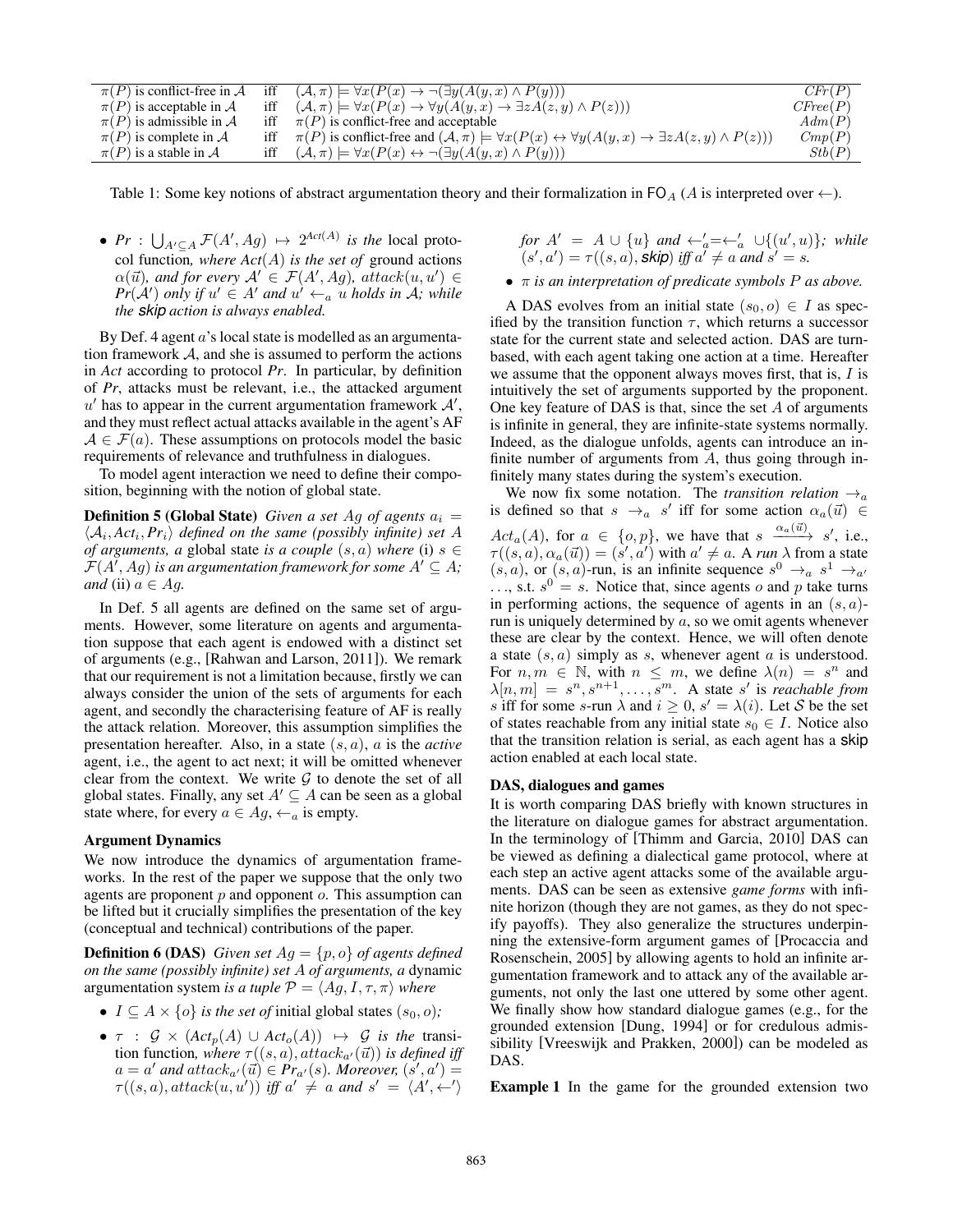

Figure 1: An infinite AF: each  $u_i$  and  $t_{i+1}$  attack each  $t_i$ .

agents  $\sigma$  and  $p$  hold the same private argumentation framework, i.e.,  $A_o = A_p$ . These games are two-player zero-sum perfect information games with possibly infinite horizon. We can view them as DAS. Consider for instance the AF in Figure 1. The DAS corresponding to the game for grounded played on this AF, starting at argument  $t_1$  can be defined as follows. Fix  $I = \{t_1\}$ . For both agents we can define the following protocol: if the current framework contains  $t_i$  then attack  $t_i$  with  $u_i$  or  $t_{i+1}$ , otherwise skip. This protocol encodes the 'legal' moves of  $o$  and  $p$  according to the game for the grounded extension. The possible runs of this DAS contain all possible sub-graphs of the above AF generated from  $t_1$ , e.g.:  $({t_1}, 0), ({t_1, u_1}, ({u_1, t_1})),$  skip, ...; or  $({t_1}, 0),$  $({t<sub>1</sub>, t<sub>2</sub>}, {t<sub>2</sub>, t<sub>1</sub>})),...,({t<sub>1</sub>,..., t<sub>i</sub>}, {t<sub>i</sub>, t<sub>i-1</sub>)}),...$ These runs correspond to possible dialogues in the game for the grounded extension.

Given a DAS  $P$  on a (possibly infinite) set  $A$  of arguments, we define the corresponding (joint) argumentation framework  $\mathcal{A}_{\mathcal{P}} = \langle A, \{\leftarrow_a\}_{a \in Ag} \rangle$  so that  $u \leftarrow_a u'$  holds in  $\mathcal{A}_{\mathcal{P}}$  iff  $u \leftarrow_a$ u' holds in the AF  $\mathcal{A}_a$  for agent  $a \in Ag$ . By the definition of protocols (Def. 4) it is apparent that every reachable state in  $P$  is a subgraph of  $A_P$ , that is,

if  $u \leftarrow_a v$  holds in some  $s \in S$ , for some  $a \in Ag$ , then  $u \leftarrow_a v$  holds in  $\mathcal{A}_{\mathcal{P}}$ . (\*)

Thus, states in  $P$  are truthful, yet partial, representations of  $Ap.$  However, the converse of  $(*)$  does not hold in general, i.e.,  $P$  needs not to include all subgraphs of  $A_P$  as states. To appreciate this consider the following:

**Example 2** [Example 1 continued] Now endow  $o$  with a more restrictive protocol: if the current framework contains  $t_i$  then attack  $t_i$  with  $u_i$ , otherwise skip. This protocol makes o play more rationally, selecting arguments to which  $p$  cannot reply. The only possible run of this DAS is:  $({t_1}, 0), ({t_1, u_1}, ({u_1, t_1})),$  skip, . . ..

This asymmetry motivates the next definition. An agent is *naive* if its protocol allows it to move any available attack (cp. this to the more restrictive protocol of  $o$  in Example 1).

Definition 7 (Naive Agent) *An agent* a *is* naive *iff for every*  $A' \in \mathcal{F}(A', Ag)$ , attack $(u, u') \in Pr(A')$  iff  $u' \in A'$  and  $u' \leftarrow_a u$  *holds in*  $\mathcal{A}_a$ .

Intuitively, naive agents perform every possible attack available to them, irrespectively of the strategic behaviour of other agents. A DAS  $P$  is *naive* iff every agent in  $Ag$  is naive. Then, we remark that for naive DAS the converse of (∗) actually holds.

#### 2.3 The Specification Language  $FO_A$ -ATL

We now introduce a formal language to specify properties of interest of DAS. Arguments in DAS call for the use of firstorder logic, whereas strategy operators are needed to account for agents' behaviour. To the best of our knowledge, no logic combining these two features has ever been studied.

**Definition 8** (FO<sub>A</sub>-ATL) *The* FO<sub>A</sub>-ATL *formulas*  $\varphi$ *, with free variables fr*( $\varphi$ )*, are defined as follows:* 

- *if*  $\psi$  *is an* FO<sub>A</sub>-formula, then it is an FO<sub>A</sub>-ATL *formula*;
- *if*  $\varphi$  *is a formula and*  $N \subseteq Ag$ *, then*  $\neg \varphi$ *,*  $\langle \langle N \rangle \rangle X \varphi$ *, and*  $\langle\langle N\rangle\rangle G\varphi$  are formulas with  $fr(\neg\varphi) = fr(\langle\langle N\rangle\rangle X\varphi) =$  $fr(\langle\langle N\rangle\rangle G\varphi) = fr(\varphi)$ ;
- *if*  $\varphi$  *and*  $\varphi'$  *are formulas with*  $fr(\varphi) = fr(\varphi')$  *and*  $N \subseteq Ag$ , then  $\varphi \to \varphi'$  and  $\langle\!\langle N \rangle\!\rangle \varphi U \varphi'$  are formulas  $\text{with } fr(\varphi \to \varphi') = \text{fr}(\langle \langle N \rangle \rangle \varphi U \varphi') = \text{fr}(\varphi) = \text{fr}(\varphi');$
- *if*  $\varphi$  *is a formula with fr*( $\varphi$ ) = {*y*}*, then*  $\forall y(A_a(y, x) \rightarrow$  $\varphi$ ) *and*  $\forall y \varphi$  *are formulas with fr* $(\forall y(A_a(y, x) \rightarrow \varphi))$  =  ${x}$  *and fr*( $\forall y \varphi$ ) =  $\emptyset$ *.*

The language  $FO_A$ -ATL is a first-order extension of the alternating-time temporal logic ATL [Alur *et al.*, 2002]. The FO<sub>A</sub>-ATL formulas *(i)*  $\langle N \rangle X\varphi$ , *(ii)*  $\langle N \rangle G\varphi$  and *(iii)*  $\langle N \rangle \varphi U \varphi'$  are read as "the agents in N have a strategy to..." *(i)* "...enforce  $\varphi$  at the next state", *(ii)* "...always enforce  $\varphi$ ", and *(iii)* "...enforce  $\varphi$  until  $\varphi$ ".

To intepret  $FO_A$ -ATL formulas on DAS we need to introduce the notion of a *strategy* for a set N of agents. An N*strategy* is a mapping  $f_N : S^+ \mapsto \bigcup_{a \in N} Act_a(A)$  s.t.  $f_N(\kappa \cdot$  $(s, a)$ )  $\in$   $Pr_a(s)$  for every  $\kappa \in S^*$ . Intuitively, a strategy returns an enabled action in  $Act_a(A)$  for every non-empty, finite sequence of states in  $S<sup>+</sup>$ . We remark that, according to standard terminology in concurrent game models [Bulling *et al.*, 2010], the agents in DAS have *perfect information* and *perfect recall*, that is, their strategies are determined by all information available at each global state, for all states visited up to the current state. Further, the *outcome* of strategy  $f_N$  at state  $(s, a)$ , or  $out((s, a), f_N)$ , is the set of all  $(s, a)$ -runs  $\lambda$ s.t. for every  $b \in N$ ,  $(\lambda(i+1), b') = \tau((\lambda(i), b), f_N(\lambda[0, i]))$ for all  $i \geq 0$ . As above, we assume that strategies respect agents' turns and simply write  $out(s, f_N)$ , thus omitting agents whenever the latter are clear by the context.

**Definition 9 (Semantics of FO<sub>A</sub>-ATL)** *We define whether an argument u* satisfies *a formula*  $\varphi$  *at state s in a DAS*  $\mathcal{P}$ *,*  $or$   $(\mathcal{P}, s, u) \models \varphi$ , as follows (clauses for propositional con*nectives are straightforward and thus omitted):*

$$
\begin{aligned}\n(\mathcal{P}, s, u) &= \psi & \text{iff } (s, \pi, u) \models \psi, \text{ if } \psi \text{ is an FO}_A\text{-formula} \\
(\mathcal{P}, s, u) &= \langle\!\langle N \rangle\!\rangle X\varphi & \text{iff for some } N\text{-strategy } f_N, \text{for all} \\
& \lambda \in out(s, f_N), (\mathcal{P}, \lambda(1), u) \models \varphi \\
(\mathcal{P}, s, u) &= \langle\!\langle N \rangle\!\rangle G\varphi & \text{iff for some } N\text{-strategy } f_N, \text{for all} \\
& \lambda \in out(s, f_N), \text{ if } \geq 0, (\mathcal{P}, \lambda(i), u) \models \varphi \\
(\mathcal{P}, s, u) &= \langle\!\langle N \rangle\!\rangle \varphi U\varphi' \text{iff for some } N\text{-strategy } f_N, \text{for all} \\
& \lambda \in out(s, f_N), \text{ for some } k \geq 0, \\
& (\mathcal{P}, \lambda(k), u) \models \varphi', \text{ and for all } j, \\
& 0 \leq j < k \text{ implies } (\mathcal{P}, \lambda(j), u) \models \varphi \\
(\mathcal{P}, s, u) \models \forall y (A_a(y, x) \rightarrow \varphi) \text{ iff for every } v \in s, \\
& u \leftarrow_a v \text{ implies } (\mathcal{P}, s, v) \models \varphi \\
(\mathcal{P}, s, u) \models \forall y \varphi & \text{iff for every } v \in s, (\mathcal{P}, s, v) \models \varphi\n\end{aligned}
$$

A formula  $\varphi$  is *true* at s, or  $(\mathcal{P}, s) \models \varphi$ , if  $(\mathcal{P}, s, u) \models \varphi$ for every arguments  $u \in s$ ;  $\varphi$  is *true* in P, or  $\mathcal{P} \models \varphi$ , if  $(\mathcal{P}, s_0) \models \varphi$  for all  $s_0 \in I$ .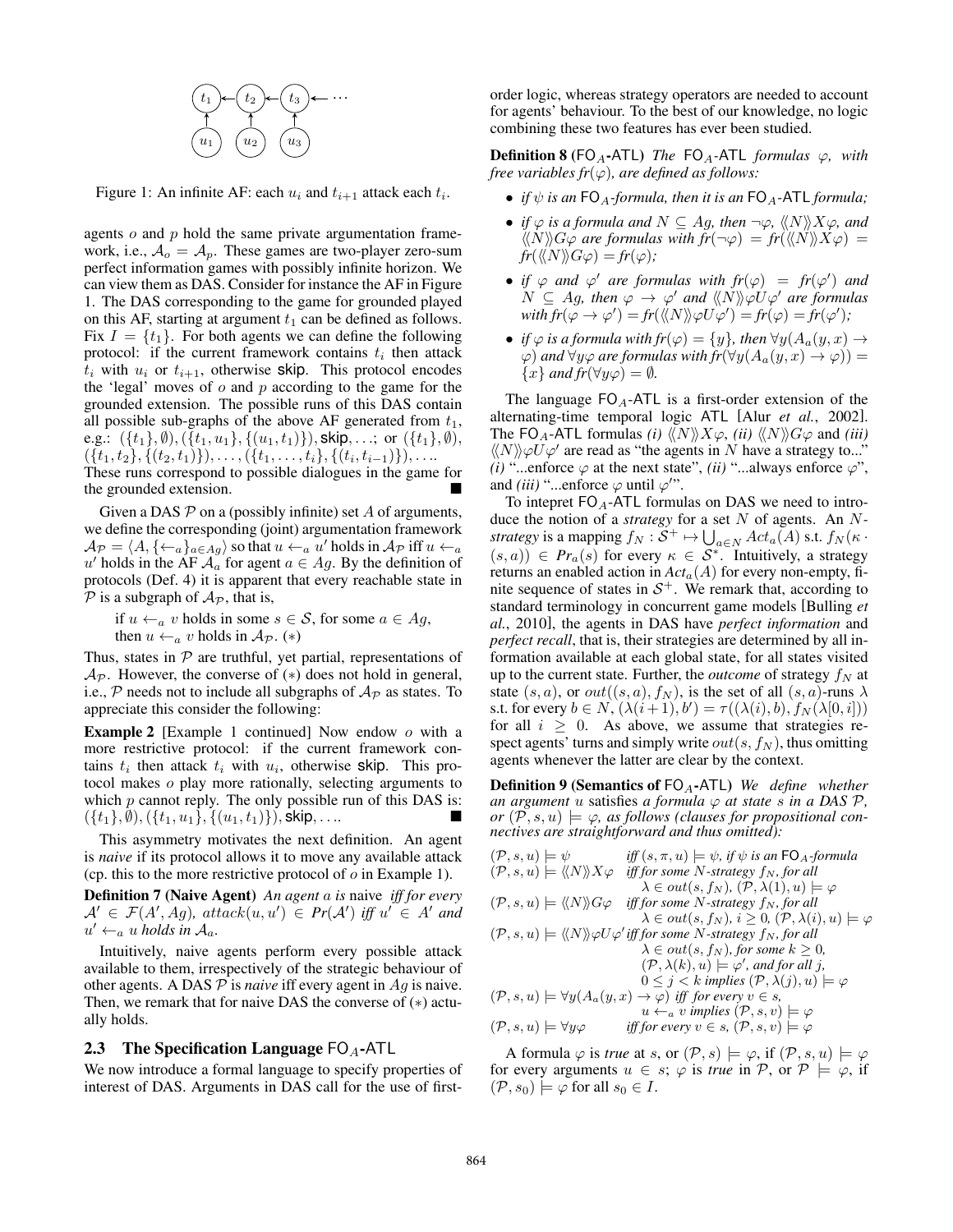We illustrate now the expressiveness of  $FO<sub>A</sub>$ -ATL through some example properties that involve strategic and argumentation-theoretic features.

**Example 3** The following formula states that opponent  $o$  can force proponent  $p$  to run out of moves in the next state:

$$
\langle\!\langle o \rangle\!\rangle X \forall x \neg \exists y A_p(y, x) \tag{1}
$$

This formula is for instance true at argument  $t_1$  in the DAS of Example 1.

**Example 4** The following formula states that proponent  $p$ has a strategy enforcing the set of arguments in  $P$ , which includes the current argument, to be conflict-free (respectively, acceptable, admissible, complete, stable):

$$
P(x) \wedge \langle\!\langle p \rangle\!\rangle G \chi(P) \tag{2}
$$

where  $\chi \in \{Cfr, Acc, Adm, Cmp, Stb\}$ <sup>2</sup> Let us focus for instance on  $P(x) \wedge \langle p \rangle G$  Adm(P). This is a desirable requirement for proponent's strategies in dialogue games for the grounded extension (recall Example 1) or credulous admissibility [Vreeswijk and Prakken, 2000]. This statement is false of the DAS of Example 1 (at argument  $t_1$ ), where  $o$ , by moving  $attack(u_1, t_1)$ , forces p to run out of moves, no matter what interpretation  $\pi$  of P is selected. In fact p has no strategy to force any set of arguments containing  $t_1$  (the initial argument) to be admissible. That is:  $P(x) \rightarrow \langle \langle o \rangle \rangle G \rightarrow Adm(P)$ or, equivalently,  $P(x) \to \neg \langle p \rangle\!\rangle G \overrightarrow{Adm}(P)$  for any  $P^3$ 

### 3 Verifying Dynamic Argumentation Systems

In Section 2 we introduced DAS as a general model for (abstract) argument-based multi-agent interaction. We tailored an influential game logic in order to provide DAS with the specification language  $FO_A-ATL$ . We are then able to define a model checking problem whereby strategic and argumentation-theoretic properties, such as those expressed in (1) and (2) above, can be checked against a given DAS.

Definition 10 (Model Checking Problem) *Given a DAS* P *and an*  $FO_A$ -ATL-formula  $\varphi$ , determine whether for every  $s_0 \in I$ ,  $(\mathcal{P}, s_0, u_0) \models \varphi$  *for some argument*  $u_0$ *.* 

In case that  $\varphi$  is a sentence with no free variable, the model checking problem reduces to verify whether  $P \models \varphi$ .

Model checking general data-aware systems is known to be undecidable [Deutsch *et al.*, 2007]. In [Belardinelli *et al.*, 2012; 2014] the same problem is proved decidable for *bounded* and *uniform* systems. Without going into details, we remark that DAS do not normally satisfy these requirements. Therefore new techniques need to be developed.

In this section we introduce a notion of bisimulation to explore under which circumstances two DAS satisfy the same formulas. In particular, we show that bisimilar DAS satisfy the same  $FO_A$ -ATL formulas. Then, we investigate how the static properties of AF impact on the dynamics of DAS. This kind of results is key to tackle the model checking problem, as they allow to verify a DAS  $P$  by model checking a bisimilar  $\overline{\mathrm{DAS}} \ \mathcal{P}'$ .

<sup>3</sup>It is a known validity of turn-based asynchronous ATL that  $\langle\langle N\rangle\rangle G\phi \leftrightarrow \langle\langle Ag\rangle N\rangle\rangle \neg \phi$  [Alur *et al.*, 2002].

#### 3.1 Bisimulations for Argument Frameworks

A notion of bisimulation can naturally be defined on AF (cf. [Grossi, 2010]).

**Definition 11 (Static Bisimulation)** *Let*  $(A, \pi) = \langle A, \{\leftarrow_a\}$  $\{A_{a\in Ag}, \pi\}$  and  $(A', \pi') = \langle A', \{\leftarrow_a'\}_{a\in Ag}, \pi'\rangle$  be interpreted *AF defined on a set* Ag *of agents. A* static bisimulation *is a relation*  $S \subseteq A \times A'$  *s.t. for*  $u \in A$ *,*  $u' \in A'$ *,*  $S(u, u')$  *implies* 

- (i) *for every predicate symbol*  $P, u \in \pi(P)$  *iff*  $u' \in \pi'(P)$ *;*
- (ii) *for every*  $v \in A$ *, if*  $u \leftarrow_a v$  *then for some*  $v' \in A'$ *,*  $u' \leftarrow_a' v'$  and  $S(v, v')$ ;
- (iii) *for every*  $v' \in A'$ *, if*  $u' \leftarrow_a' v'$  *then for some*  $v \in A$ *,*  $u \leftarrow_a v$  and  $S(v, v')$ .

Two arguments  $u \in A$ ,  $u' \in A'$  are *bisimilar*, or  $u \simeq u'$ , iff  $S(u, u<sup>T</sup>)$  for some static bisimulation S. Finally, two AF  $A$  and  $A'$  are *statically bisimilar* (or simply bisimilar) iff *(i)* for every  $u \in A$ ,  $u \simeq u'$  for some  $u' \in \overline{A'}$ ; and *(ii)* for every  $u' \in A'$ ,  $u' \simeq u$  for some  $u \in A$ . We denote this as  $A \simeq A'$ .

We can now show that bisimilar states satisfy exactly the same  $FO_A$ -formulas.

**Lemma 1** *Given bisimilar interpreted AF*  $(A, \pi)$  *and*  $(A', \pi')$ , and bisimilar arguments  $u \in A$  and  $u' \in A'$ , then *for every*  $FO<sub>A</sub>$ *-formula*  $\varphi$ *,* 

$$
(\mathcal{A}, \pi, u) \models \varphi \quad \textit{iff} \quad (\mathcal{A}', \pi', u') \models \varphi
$$

As a result, bisimilar AF cannot be distinguished by  $FO_{A}$ formulas. In the following we explore the conditions under which this applies to DAS as well. In particular, we say that DAS P and  $\tilde{P}'$  are *statically bisimilar* iff  $\mathcal{A}_{\mathcal{P}} \simeq A_{\mathcal{P}'}$  for some static bisimilation that maps initial states into initial states.

#### 3.2 Bisimulations for DAS

We first introduce a notion of dynamic bisimulation, and then explore its properties in the context of DAS. In the rest of the section we let  $\mathcal{P} = \langle Ag, I, \tau, \pi \rangle$  and  $\mathcal{P}' = \langle Ag, I', \tau', \pi' \rangle$  be two DAS defined on the same set  $Ag$  of agent names. Notice that, albeit agents may have the same name, they might differ as to their argumentation frameworks, actions, or protocols.

Definition 12 (Dynamic Simulation) *Given DAS*  $P$  and  $P'$ , *a* dynamic simulation *is a relation*  $R \subseteq S \times S'$  *s.t. for*  $s \in S$ *,*  $s' \in \mathcal{S}'$ ,  $R(s, s')$  *implies:* 

- *l.*  $s \simeq s'$  for some static bisimulation S;
- *2. for every*  $t \in S$ , if  $s \to a$  *t* then for some  $t' \in S'$ ,  $s' \to a$  $t', t \simeq t'$  for some bisimulation  $S' \supseteq S$ , and  $R(t, t')$ .

In Def. 12 we implicitly assume that the simulation relation relates states with turns for the same active agent in  $Aq$ . Simulations can then be naturally extended to bisimulations.

**Definition 13 (Dynamic Bisimulation)** *A relation*  $D \subseteq S \times$ S' is a dynamic bisimulation *iff both* D and  $D^{-1} = \{ \langle s', s \rangle \mid$  $D(s, s')$  are dynamic simulations.

Two states  $s \in S$  and  $s' \in S'$  are *dynamically bisimilar*, or  $s \approx s'$ , iff  $D(s, s')$  for some bisimulation relation D. It can be shown that  $\approx$  is the largest dynamic bisimulation, and an equivalence relation, on  $S \cup S'$ . DAS P and P' are *dynamically bisimilar*, or  $P \approx P'$ , iff *(i)* for every  $s_0 \in I$ ,  $s_0 \approx s'_0$ 

<sup>&</sup>lt;sup>2</sup>Recall the properties in Table 1.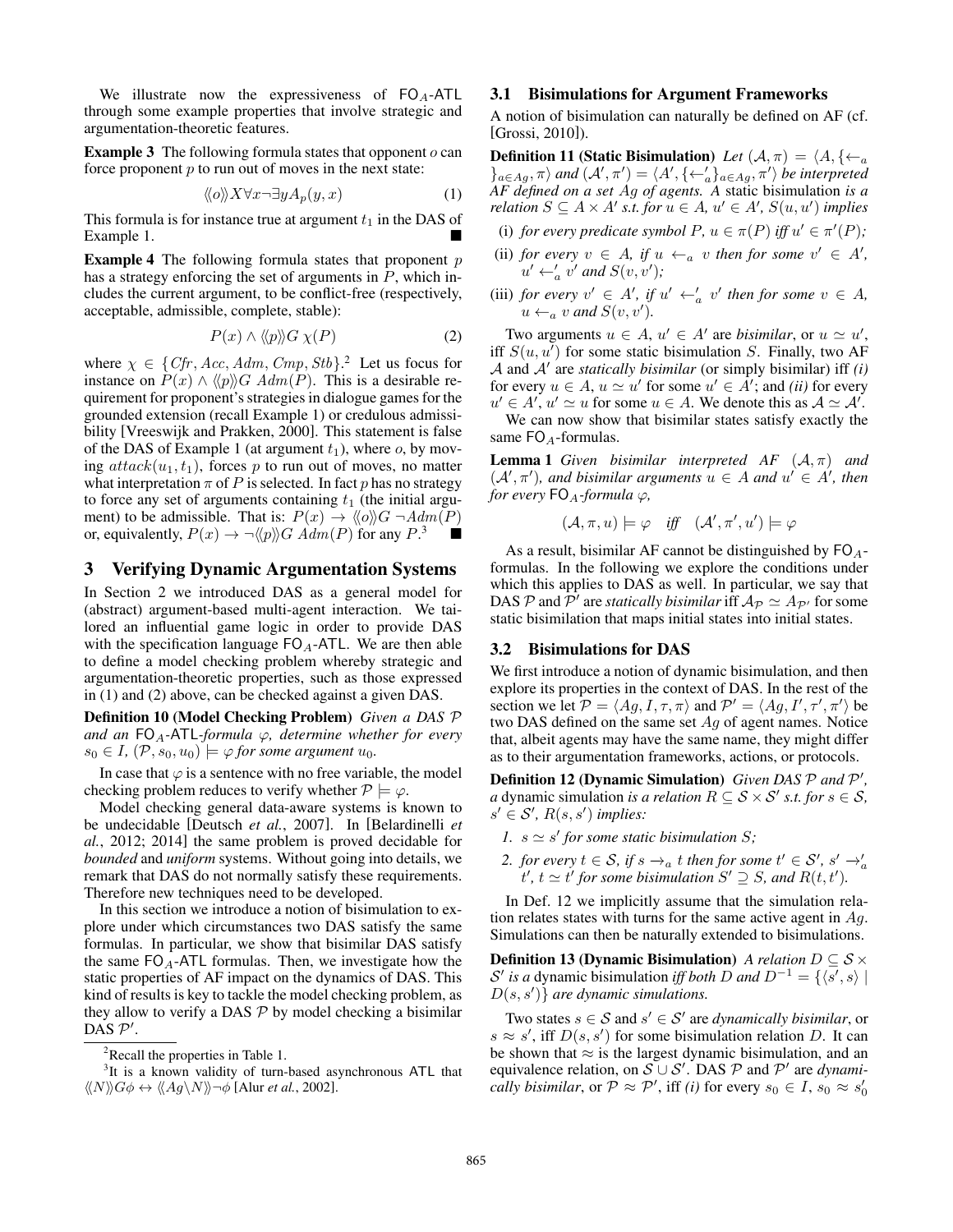

Figure 2: the DAS  $P$  and  $P'$  are statically bisimilar, but not dynamically bisimilar.

for some  $s'_0 \in I'$ , and *(ii)* for every  $s'_0 \in I'$ ,  $s_0 \approx s'_0$  for some  $s_0 \in I$ . Notice that arguments u and u' are or are not bisimilar always w.r.t. some states  $s \in S$  and  $s \in S'$ . We state this explicitly by saying that  $u \simeq u'$  w.r.t. s and s'. In particular, by Def. 13, if  $s \approx s'$  and  $u \approx u'$  w.r.t. s and s', then  $u$  and  $u'$  are still bisimilar in all subsequent bisimilar states. This is a key feature for proving preservation of satisfaction for  $FO_A$ -ATL formulas.

The first result we prove on bisimulations shows that being statically bisimilar does not imply dynamic bisimilarity, not even in the case of naive agents.

Lemma 2 *Static bisimilarity does not imply dynamic bisimilarity, that is, there exist naive, statically bisimilar DAS* P *and*  $\mathcal{P}'$  such that  $\mathcal{P} \not\approx \mathcal{P}'$ .

In Fig. 2 we report DAS  $P$  and  $P'$ , whose underlying AF are statically bisimilar, but that are not dynamically bisimilar.

We now show that dynamically bisimilar states satisfy the same  $FO_A$ -ATLformulas.

**Theorem 3** Suppose that  $s \approx s'$ , and  $u \approx u'$  w.r.t. s and s'. *Then for every*  $FO_A$ -ATL *formula*  $\varphi$ *,* 

 $(\mathcal{P}, s, u) \models \varphi \quad \text{iff} \quad (\mathcal{P}', s', u') \models \varphi$ 

As a result, dynamic bisimulations preserve the satisfaction of  $FO_A$ -ATL formulas. In particular, we can tackle the problem of model checking a DAS  $P$  by verifying a bisimilar  $\overline{D}$ AS  $\mathcal{P}'$ , and then transfering the result by Theorem 3. In particular, DAS  $\mathcal{P}'$  may exhibit nice structural properties (such as being finite) that can make the verification task feasible.

#### 3.3 From Static Properties to Dynamics

In this section we make use of bisimulations to explore how the static properties of DAS determine their dynamic features. In Lemma 2 we showed that this relationship is not straightforward, not even in the case of naive DAS. However, in some specific cases there is indeed a correspondence. The first result reduces dynamic bisimulations to static bisimulations, together with some constraints on temporal transitions. As usual, we assume that turns are respected.

**Theorem 4** Let  $P$  and  $P'$  be DAS. Suppose that  $P'$  is naive *and for every*  $u \in s \in S$ ,  $u' \in s' \in \mathcal{S}'$ , if  $s \simeq s'$ ,  $u \simeq u'$ w.r.t. *s* and *s'*, and  $u \leftarrow_a v$  *in*  $A_p$  *for some*  $v \in A$ , *then*  $u' \leftarrow'_{a} v'$  in  $A_{\mathcal{P}'}$  for some  $v' \in A'$  and either

- *1.*  $v \in s$  *and either* (i)  $v' \in s'$  *and*  $v \simeq v'$  *w.r.t. s and*  $s'$ *, or* (ii)  $v' \notin s'$  and for no  $w \in s$ ,  $v \leftarrow_a w$  in s,
- 2. or  $v \notin s$  *and either* (i)  $v' \notin s'$ , or (ii)  $v' \in s'$  *and for no*  $w' \in s', v' \leftarrow_a' w' \text{ in } s'.$

*Then,*  $D = \{(s, s') | s \simeq s'\}$  *is a dynamic simulation between*  $P$  *and*  $\hat{P}'$ .

Notice that the assumptions in Theorem 4 imply that DAS  $P$  and  $P'$  are statically bisimilar. However, they have also to satisfy extra conditions (1) and (2).

The main contribution of Theorem 4 is to show that the notion of dynamic bisimulation can be reduced to static bisimulation, together with some assumptions on the structural properties of AF  $A_{\mathcal{P}}$  and  $A_{\mathcal{P}}$ , in case that we consider naive DAS. Hence, in order to verify DAS we can simply model check statically bisimilar systems, and then transfer the result by using Theorem 4.

It is of interest to analyse DAS that actually satisfy the conditions above. For example, it is easy to check that whenever the underlying AF  $A_{\mathcal{P}}$  and  $A_{\mathcal{P}'}$  of naive DAS  $\mathcal P$  and  $\mathcal P'$  are directed acyclic graphs (DAG), where every argument is attacked by some other argument, then the conditions in Theorem 4 do indeed hold. So, for this class of naive DAS structural, static features do determine their dynamic properties.

Corollary 5 Suppose that DAS  $\mathcal P$  and  $\mathcal P'$  are naive and stat*ically bisimilar, and that*  $A_{\mathcal{P}}$  *and*  $A_{\mathcal{P}}$ *' are DAG where every argument is attacked by some other argument. Then,* P *and*  $P<sup>†</sup>$  are dynamically bisimilar and therefore satisfy the same FOA*-*ATL *formulas.*

## 4 Conclusions and Further Work

In many dialectical situations it is difficult to assume beforehand a bound on the number of arguments that agents have at their disposal. While some properties of such infinite argumentation frameworks have recently been investigated, their implication on debates amongst agents had not been analysed before. In this paper we set up and explored the framework of dynamic argumentation systems through a logic lens. We showed that in general *static* bisimilarity is not strong enough to capture equivalence of DAS (in terms of  $FO_A$ -ATL formulas they satisfy), and introduced a novel notion of *dynamic* bisimilarity. For some specific structures (in particular acyclic ones), the static notion remains powerful enough, at least for the naive agents studied here. While in this paper we have focused on such agents (unconstrained in their argumentative moves as long as they are relevant and truthful), an interesting direction of research is to investigate how more restricted protocols would also impact the dynamics of DAS. Another noteworthy feature of our framework is that formulas in  $FO<sub>A</sub>$ -ATL can express the ability for a *group* of agents to ensure, for instance, that some arguments gets accepted–thus paving the way for a logical analysis of multiparty protocols, see *e.g.* [Bonzon and Maudet, 2011].